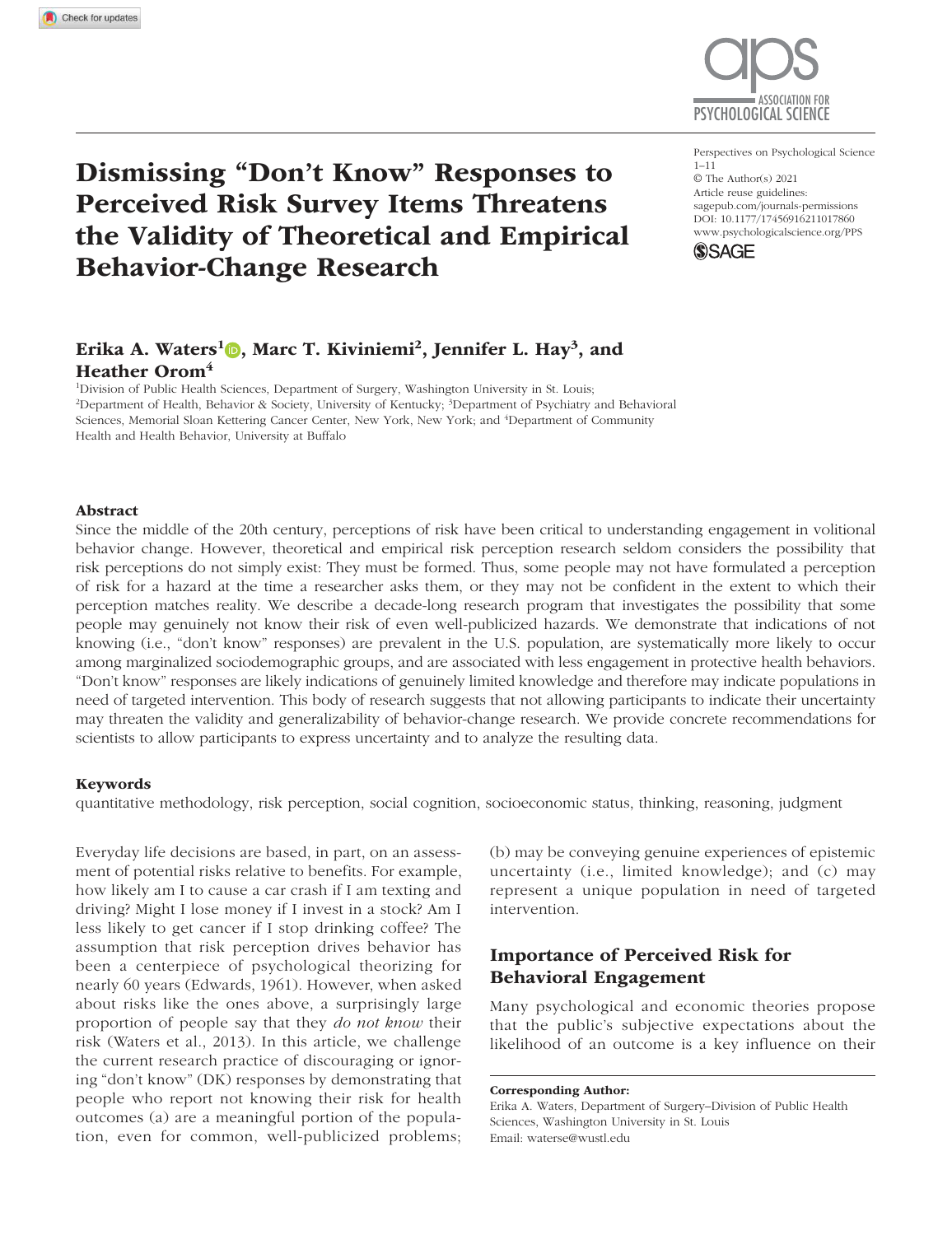judgments and decisions (e.g., Bandura, 1977; Edwards, 1961; Fishbein & Ajzen, 1975). These ideas have been incorporated into theories designed to understand how people make health decisions and why they do (or do not) engage in behaviors that promote health and prevent disease (e.g., Griffin et al., 1999; Rogers, 1975; Rosenstock, 1974; Schwarzer & Fuchs, 1995). In fact, some theoreticians and empirical researchers have found that perceptions of risk about a health problem are a critical first step in the process of considering, and then initiating, volitional behavior change (Weinstein, 1988). There is also considerable empirical evidence supporting the notion that higher perceived likelihood of a negative health outcome (hereafter *perceived risk*) motivates risk-reducing decisions and behaviors (for recent meta-analyses and reviews, see Atkinson et al., 2015; Sheeran et al., 2014).

### DK Responding to Survey Items

Missing from much existing theoretical and empirical risk perception research is a concept that is central to our own work—that people might not have sufficient knowledge to judge their risk of developing a health problem. Because of insufficient knowledge, they may experience epistemic uncertainty about their risk (Han et al., 2011). Yet neither the presence nor the degree of epistemic uncertainty is well captured in current riskperception research because surveys seldomly assess the presence or amount of uncertainty about risk.

One way of assessing the presence of epistemic uncertainty would be for survey developers to provide a DK response option. However, researchers who investigate risk perceptions seldom offer such an option. This may result from research in disciplines such as sociology, political science, psychology, public health, and marketing, which has examined DK responding to survey items for a variety of domains other than risk perceptions (Dolnicar & Grün, 2014; Gilljam & Granberg, 1993; Mondak & Davis, 2001; Scoboria & Fisico, 2013; Sturgis et al., 2014). Several studies have found that people give a DK response for a variety of reasons, including limited familiarity, knowledge, or beliefs necessary to provide a reasoned response (Dolnicar & Grün, 2014; Durand & Lambert, 1988; Francis & Busch, 1975; Scoboria & Fisico, 2013; Stone, 1993), many researchers in these areas argue that providing a DK option could discourage participants from providing a thoughtful response and prompt underreporting of true beliefs and knowledge (e.g., Krosnick et al., 2002; Mondak & Davis, 2001; Tourangeau et al., 2000). Therefore, according to this perspective, providing a DK option should be avoided.

The body of literature reviewed in this article, however, is consistent with survey methodologists who caution that failing to provide a DK option could lower data quality (Carpini & Keeter, 1993; Luskin & Bullock, 2011; Tourangeau et al., 2016). We show that failure to address the presence of uncertainty, as indicated by DK responses to items assessing the respondent's perceived risk, makes it very difficult to identify the proportion of the population that does not know its risk and to understand how the presence of epistemic uncertainty about risk affects outcomes, including behavioral responses to risk. We also extend the current literature related to DK responding by proposing a conceptual framework that illustrates how sociodemographic and psychosocial factors can lead to epistemic uncertainty about risk that is manifested as DK responding.

Early research on DK responding to items that assess perceived risk has found that, in the absence of a DK response option, individuals may indicate their limited knowledge by using 50% as a substitute (Bruine de Bruin et al., 2000). For example, in one study, 16.4% of participants who were asked to estimate their probability of dying in the next 10 years indicated 50% (Bruine de Bruin & Carman, 2012). However, responses to a followup question that probed the reasons for their responses showed that more than two thirds of participants who indicated 50% (i.e., about 10% of the overall sample) did so because they had "no idea" about their risk or they indicated that "no one can know." Other studies that recruited convenience or clinic samples have found that, when provided an opportunity to do so, many participants either indicate that they do not know their risk of developing common health problems or do not answer the question (Denman et al., 2018; French & Hevey, 2008; LeMasters et al., 2014; Lipkus, Lyna, & Rimer, 2000; Santos et al., 2011; Sung et al., 2008). For example, a survey conducted in a health clinic that served an innercity primary care population found that 49% to 69% of the sample marked the "no idea" response option in response to two items assessing their absolute perceived risk of developing colorectal cancer (Hay et al., 2015).

#### Prevalence of DK Responding

DK responding is a highly variable phenomenon. Its prevalence varies by the sampling strategy, whether a DK response option is provided, the type of risk perception being assessed, the wording of the item, and the health problem for which perceived risk is being assessed. For example, in surveys of samples designed to be representative of the noninstitutionalized U.S. population, the prevalence of DK responding to items assessing perceived risk of colon cancer ranged from 6.9% to 8.7% in surveys without an explicit DK response option (Waters et al., 2013) to 47% to 63% in surveys with an explicit DK option (Orom et al., 2018). In surveys of convenience samples, from 18.8% (Janssen,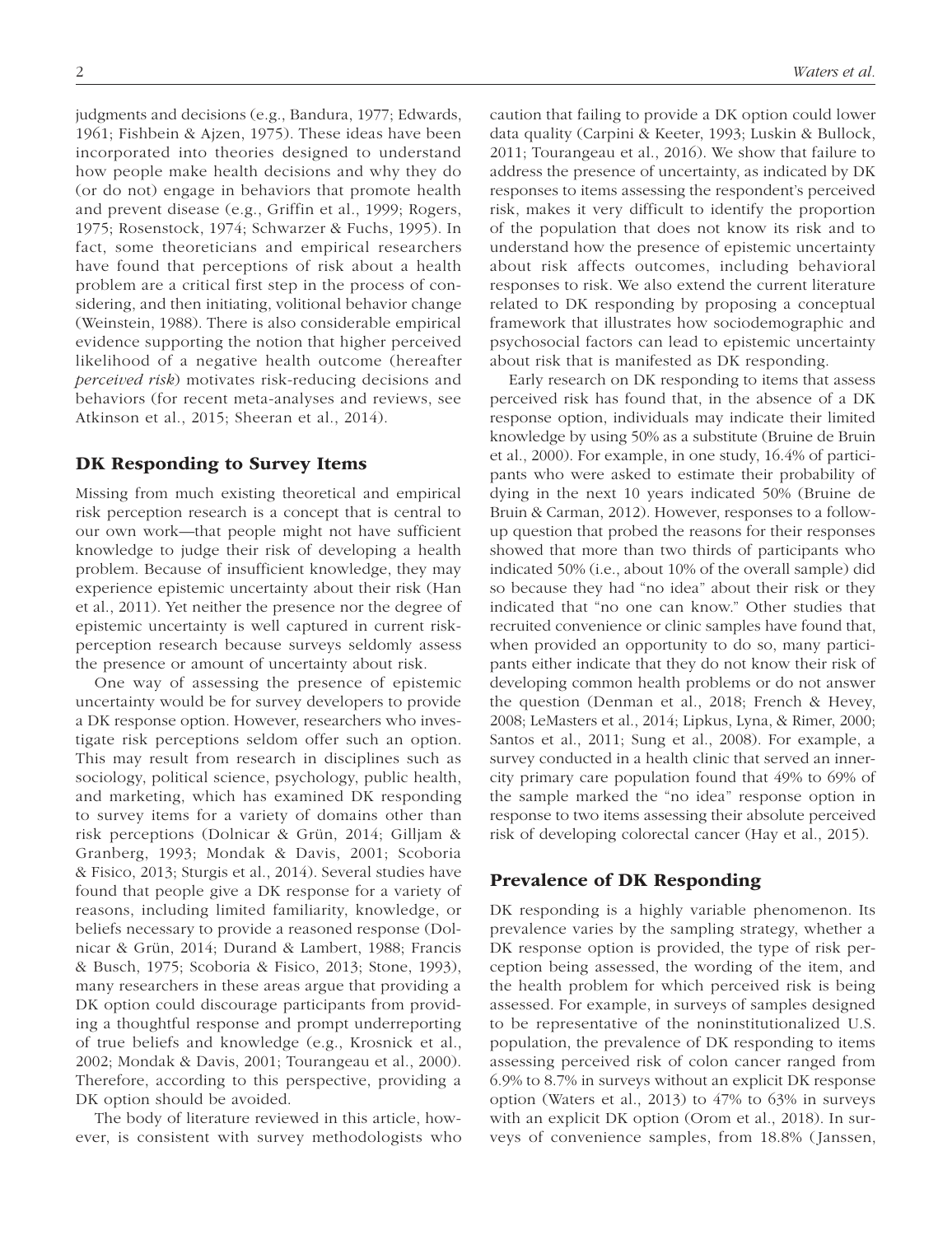

Fig. 1. Conceptual framework of "don't know" responding. Arrows with solid lines indicate relationships for which Orom et al. (2018) found empirical support. These relationships were replicated in Hay et al. (2021). Arrows with dashed lines indicate relationships for which other researchers have found support, but Orom et al. (2018) have not. Future research may uncover other social, psychological, or methodological factors that shape "don't know" responding.

Ruiter, & Waters, 2018) to 69.3% (Hay et al., 2015) of respondents indicated they did not know their coloncancer risk when a DK response option was provided. No surveys of convenience samples excluded a DK response option. DK responding to items about perceived risk of colon cancer was generally higher for absolutelikelihood than for comparative-likelihood items (Orom et al., 2018, 2020; Waters et al., 2013) and for cognitively oriented likelihood items than for affectively oriented feelings-of-risk items (Janssen, Verduyn, & Waters, 2018). DK responding to items assessing perceived risk of colon cancer was also consistently higher than DK responding to items assessing perceived risk of diabetes (Hay et al., 2021; Orom et al., 2018). Notably, there were no instances in which DK responding was absent.

DK responses persist even when interviewers encourage respondents who indicate DK to make their "best guess." For example, in one nationally representative sample, 9.5% of women indicated they did not know their risk of developing breast cancer even after being reassured by the interviewer that there was no incorrect answer (Waters et al., 2011). In one study, 20% of participants continued to give a DK response even after they received an explicit prompt that encouraged them to use the response scale (Denman et al., 2018). In addition, after accounting for those who said they did not know their risk (26% for diabetes and 21% for heart disease), a substantial additional percentage of respondents (16% and 52%, respectively) said they were uncertain about the estimate they made (Orom et al., 2020).

### Pathways to DK Responding

We developed a conceptual framework explaining the social and psychological factors that can lead individuals to provide a DK response to a survey item assessing perceived risk (Fig. 1). The two main psychological drivers of epistemic uncertainty about perceived risk for a disease are limited health literacy and the tendency to avoid health information (hereafter *information avoidance*). Specifically, lower levels of formal education are associated with lower health literacy. Lower health literacy, in turn, is associated with lower knowledge of risk factors for the disease under study. Lower knowledge is then associated with higher DK responding. Health information avoidance is independently associated with DK responding through lower knowledge of disease risk factors. We found empirical support for this framework in the context of colorectal cancer and diabetes (Hay et al., 2021; Orom et al., 2018). In the sections below, we provide additional supporting evidence for each section of the framework.

## Upstream sociodemographic characteristics of DK responding

Our first indication that DK responding to questions assessing risk perceptions might be a meaningful phenomenon was our observation that it is not randomly distributed within a sample; instead, it occurs at different rates in different populations. In the context of cancer, for example, DK responding occurs more often in people who have limited formal education, numeracy, and/or health literacy (Hay et al., 2015; Orom et al., 2013; Waters et al., 2011, 2013; see also Bruine de Bruin & Carman, 2012; Bruine de Bruin et al., 2000; LeMasters et al., 2014). It may also be overrepresented among members of marginalized racial or ethnic groups (Waters et al., 2011). In addition, we found that although DK responses to items assessing perceived risk of HIV infection decreased from 1993 to 2000 as more scientific information became publicly available, the decrease was much slower among people with very little formal education (Kiviniemi et al., 2018). This knowledge gap often occurs in the context of emerging hazards such as HIV and indicates the need for more intensive and targeted health communication among less advantaged groups (Tichenor et al., 1970; Viswanath et al., 2006).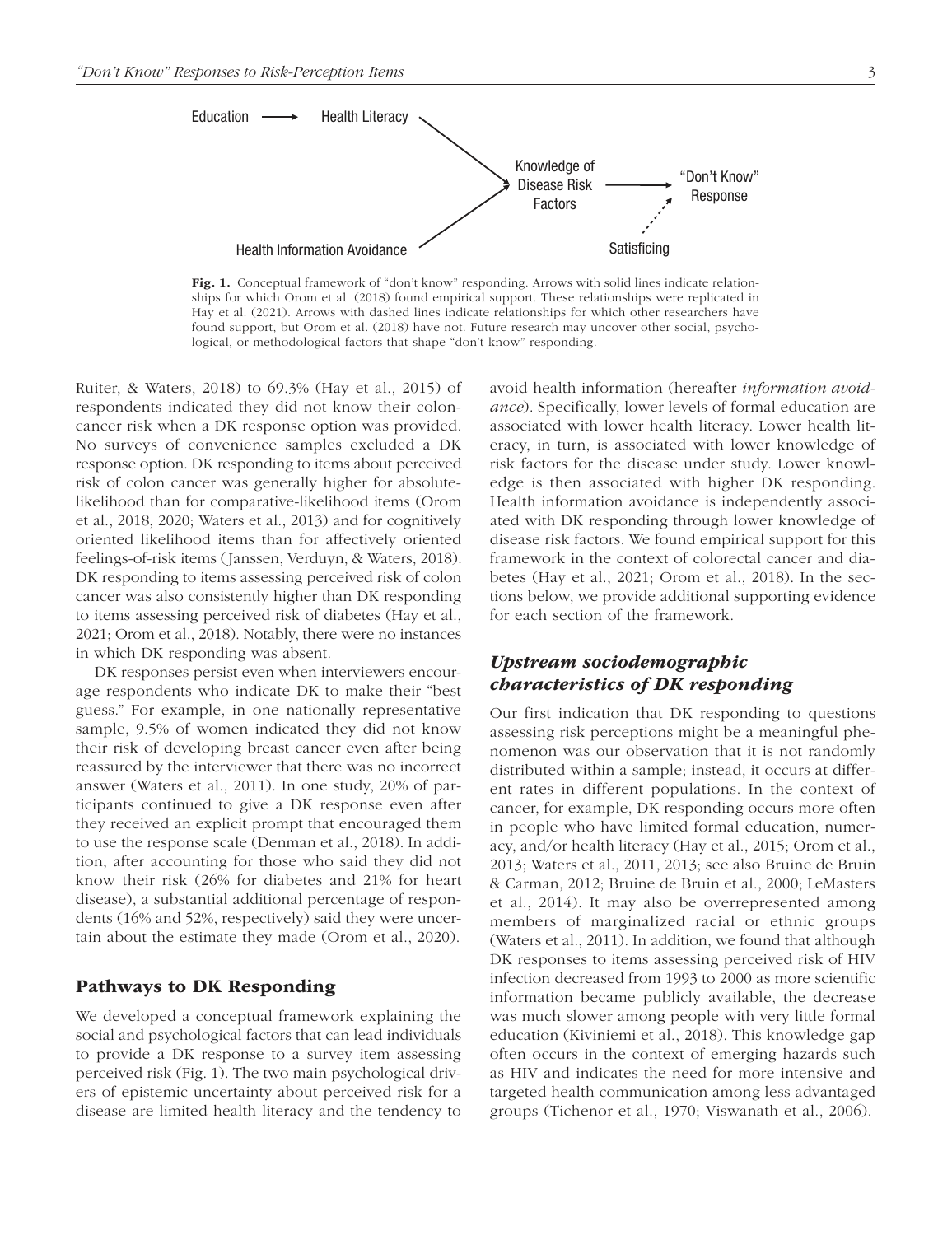## Psychological mechanisms of DK responding

Our second indication that DK responding is meaningful was finding that limited knowledge of the health condition is a primary driver of DK responding. Our early work identified cross-sectional associations among (a) limited knowledge about colorectal cancer, (b) lower cancer and health information seeking, and (c) higher DK responding for items assessing perceived risk of colorectal cancer (Hay et al., 2015). This is similar to work reporting that women with limited knowledge about breast cancer were more likely to indicate DK in response to a survey item about perceived risk of breast cancer (LeMasters et al., 2014). We then identified two possible antecedents of limited health knowledge: low health literacy (i.e., limited ability to understand and use health information; Institute of Medicine, 2004) and health information avoidance (i.e., the tendency to avoid health information that may threaten one's self-concept; Kunda, 1990; McQueen et al., 2013; Sweeny et al., 2010; van't Riet & Ruiter, 2013).

We found support for both antecedents using data from a population-based survey that was representative of the U.S. population. For health literacy, we identified a path from limited formal education to lower health literacy, and from lower health literacy to lower health knowledge (Hay et al., 2021; Orom et al., 2018). We also found that providing basic health information to DK responders reduced DK responding by 61% for items related to diabetes and by 67% for items related to colorectal cancer (Hay et al., 2021). These reductions in DK responding were higher among individuals with higher health literacy and lower avoidance, providing further justification for the mechanisms identified in (Orom et al., 2018). We also found that people who avoided health information related to colorectal cancer or diabetes also had lower knowledge of risk factors for that disease and were more likely to say they did not know their risk (Orom et al., 2018).

## Satisficing and DK responding

Our third indication that DK responding may be meaningful was an absence of evidence supporting satisficing as a primary explanation for DK responses. *Satisficing* (also referred to in recent research as *inattentive responding*) is a phenomenon whereby a survey respondent attempts to minimize their cognitive effort when answering a survey item (Krosnick et al., 2002). Survey methodologists have historically recommended against providing a DK response option, asserting that they reduce respondents' motivation to provide a reasoned response and thereby lead to underreporting of true beliefs and knowledge (Krosnick et al., 2002; Tourangeau et al., 2000). Indeed, there is a body of research examining inattentive responding among survey respondents (Curran, 2016; Huang et al., 2012, 2015). Such research suggests that high levels of inattentive responding can be related to poorer quality data. However, those studies do not examine inattentive responding when broader social and psychological factors such as education, health literacy, knowledge, and defensive processes are accounted for (see Fig. 1).

We have no indications that DK responding was due to participants' low motivation to respond. In one study, we asked participants to respond to eight items assessing perceived risk of different health outcomes (Kiviniemi et al., 2020). If DK responding were due to satisficing, respondents would likely give a DK response for more than one item; after all, if DK responding were due to lack of motivation, it seems likely that respondents would be motivated to give a DK response to more than only one or two items. However, 72.5% of respondents did not give a DK response for any of the items. Of the respondents who *did* give a DK response, approximately two thirds did so for only one or two items. Less than 3% of the sample gave a DK response for more than half of the items. This pattern of responses suggests that DK responding was performed strategically and was not a generalized response tendency that could indicate low motivation to respond. Similar findings were reported in a study examining knowledge and perceived risk of human papilloma virus; few respondents give a DK response to more than one item (Denman et al., 2018). In a second study, we assessed satisficing using a composite measure of four indicators of poor-quality responding (haphazard responding, "straight-lining" grid questions, inconsistent responding, and speeding; Orom et al., 2018). We found that predicting DK responding from education, health literacy, and avoidance of disease information resulted in acceptable model fit. However, adding a direct effect of satisficing resulted in poor fit; this indicates that satisficing did not explain additional variance in DK responding.

### Behavioral correlates of DK responding

Our fourth indication that DK responding is meaningful was our observation that it is associated with less engagement in a variety of health behaviors. Using data collected in 2005 and 2010 for nationally representative, population-based surveys, we found that, compared with people who provided scaled responses to items assessing perceived risk of breast and colorectal cancer, those who gave a DK response engaged in fewer minutes of physical activity per week (Waters et al., 2016). DK responders were also more likely to be overdue for screening for breast cancer or colon cancer (except for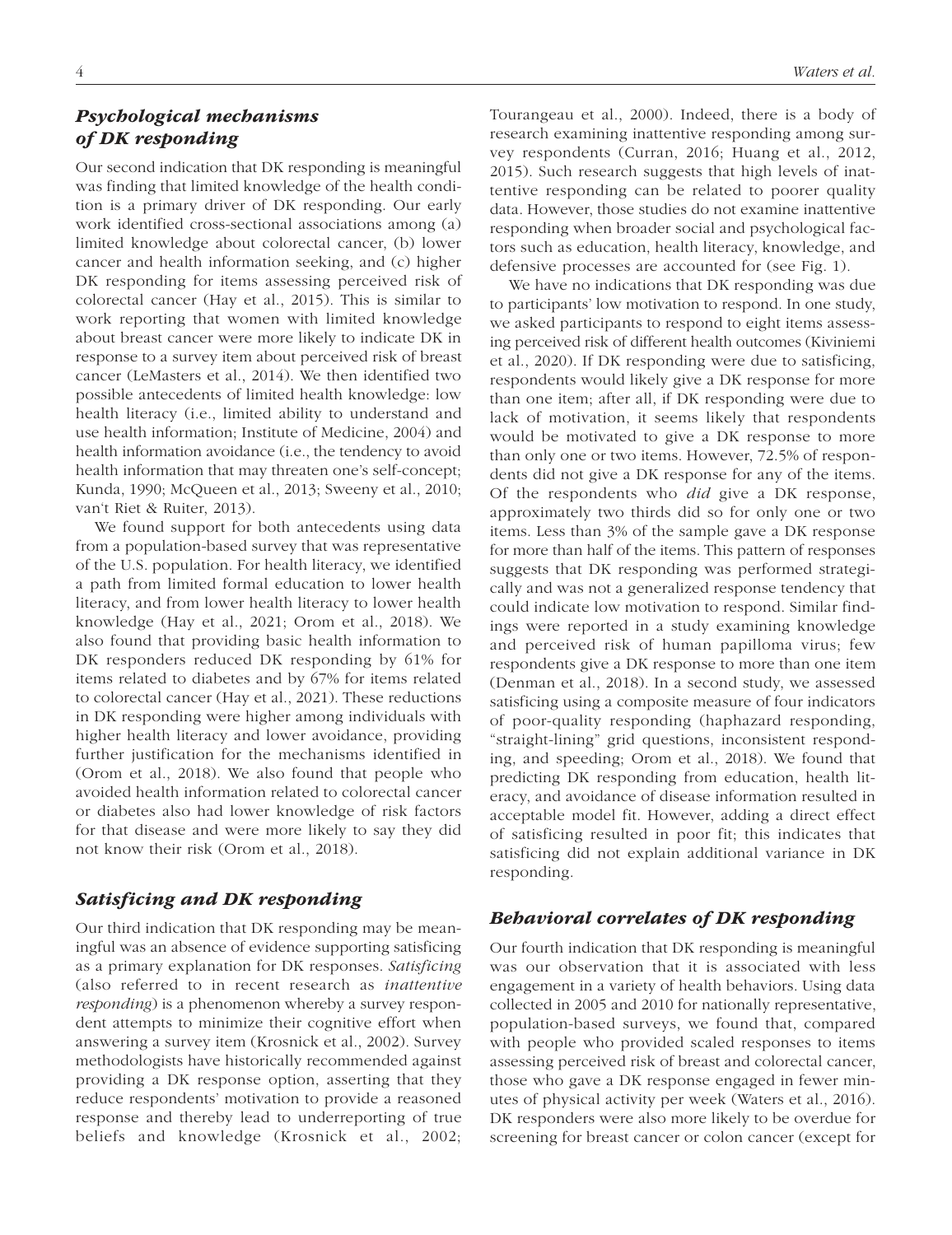screening for breast cancer in 2010). Likewise, individuals who, between 1993 and 2000, indicated that they did not know their risk of having HIV were less likely to obtain an HIV test than those who provided a scale response (Kiviniemi et al., 2018). In addition, DK responding (compared with a scaled response) to items assessing perceived risk of skin cancer was associated with lower likelihood of enrolling in a research study that provided information about the risk of skin cancer (Hay et al., 2019). Furthermore, participants who indicated that they were uncertain about their perceived risk had lower odds of eating a healthy diet or engaging in physical activity in the past 12 months, regardless of the level of perceived risk they indicated (Orom et al., 2020). Finally, we found that individuals who reported DK engaged in fewer minutes of physical activity than people who rated their risk as "low" (Waters et al., 2016); this, constitutes further evidence suggesting that people who give a DK response may need interventions targeted specifically to their unique needs.

### Methodological Characteristics and DK Responding

Several researchers have found that the extent of DK responding in a sample—and potentially the conclusions researchers draw from the data—are associated with a survey's methodological characteristics. The most fundamental characteristic is the inclusion or exclusion of a DK response option. Our experimental work has examined how including or excluding a DK response option affects the statistical conclusions that researchers may draw about perceived risk and its possible relationship to engagement in health behaviors. We found that when a DK option is not provided, most respondents will compliantly provide a scale response. When a DK option *is* provided, however, a substantial proportion of the population will give a DK response. Of critical importance is that when a DK option is not provided for items assessing perceptions of absolute risk, respondents are more likely to use the lowest option on a scaled response format (Kiviniemi et al., 2020). Absolute estimates of risk perception are therefore systematically biased downward. This may mislead researchers into believing that an intervention is needed to increase perceived risk when, in reality, an intervention is needed to address people's lack of knowledge or uncertainty about their level of risk.

The absence of a DK response option did not systematically bias estimates of comparative risk perceptions downward in Kiviniemi et al. (2020). However, in that study, the response scales for items assessing absolute risk and items assessing comparative risk differed (i.e., a 5-point scale vs. a 3-point scale, respectively). Research is needed to investigate whether (a) the absence of a downward bias for the comparative item was due to the restricted range of response scale or (b) the conceptual differences between absolute and comparative risk means that the downward bias does not occur for comparative items (Klein, 1997, 2002; Lipkus, Kuchibhatla, et al., 2000). This is important because if comparative estimates are susceptible to a downward bias on the basis of the inclusion or exclusion of a DK response, it could raise questions about the importance of some established psychological phenomena. For example, comparative unrealistic optimism at the group level occurs when a sample's average comparative risk estimate for a negative outcome is below average (Shepperd et al., 2013). This indicates that the group believes it is at lower risk than average, yet not everyone can be below average. However, if participants are marking the lowest response option not because they perceive themselves to be at low risk but instead because they are not able to give a DK response, it would suggest that unrealistic optimism is less common than previously thought.

It is also possible that excluding a DK response option could add error to the measurement of risk perception, given that individuals who would otherwise give a DK response search for an alternative response. Increased measurement error would compound the error variance in statistical models that attempt to predict behavior from perceived risk measures. Increased error variance, in turn, could reduce statistical power to detect a statistically significant relationship between perceived risk and behavior.

As described briefly in the prevalence section above, item wording and formatting is another methodological issue that may influence DK responding. For example, asking people to report their feelings of risk (rather than cognitive estimates of likelihood) has elicited lower DK responding (Janssen, Verduyn, & Waters, 2018), probably because asking about gist judgments or feelings does not require people to base their judgments on risk information. Items assessing cognitive perceptions of likelihood can also be designed to vary in the amount of information required to give a wellreasoned answer. Specifically, constraining the amount of information respondents need to consider can lower DK response rates. For example, conditioning items on behavior (e.g., "*if you didn't have a colonoscopy*, do you think your risk of getting colorectal cancer would be low/moderate/high") can elicit fewer DK responses than items that are not conditioned on behavior (e.g., "Do you think your risk of getting colorectal cancer would be low/moderate/high"; Orom et al., 2020; Waters et al., 2019). Likewise, constraining items in a way that requires the respondent to compare themselves to other people can also reduce DK responding (Orom et al., 2020). Although several studies have suggested that item wording may alter the frequency of DK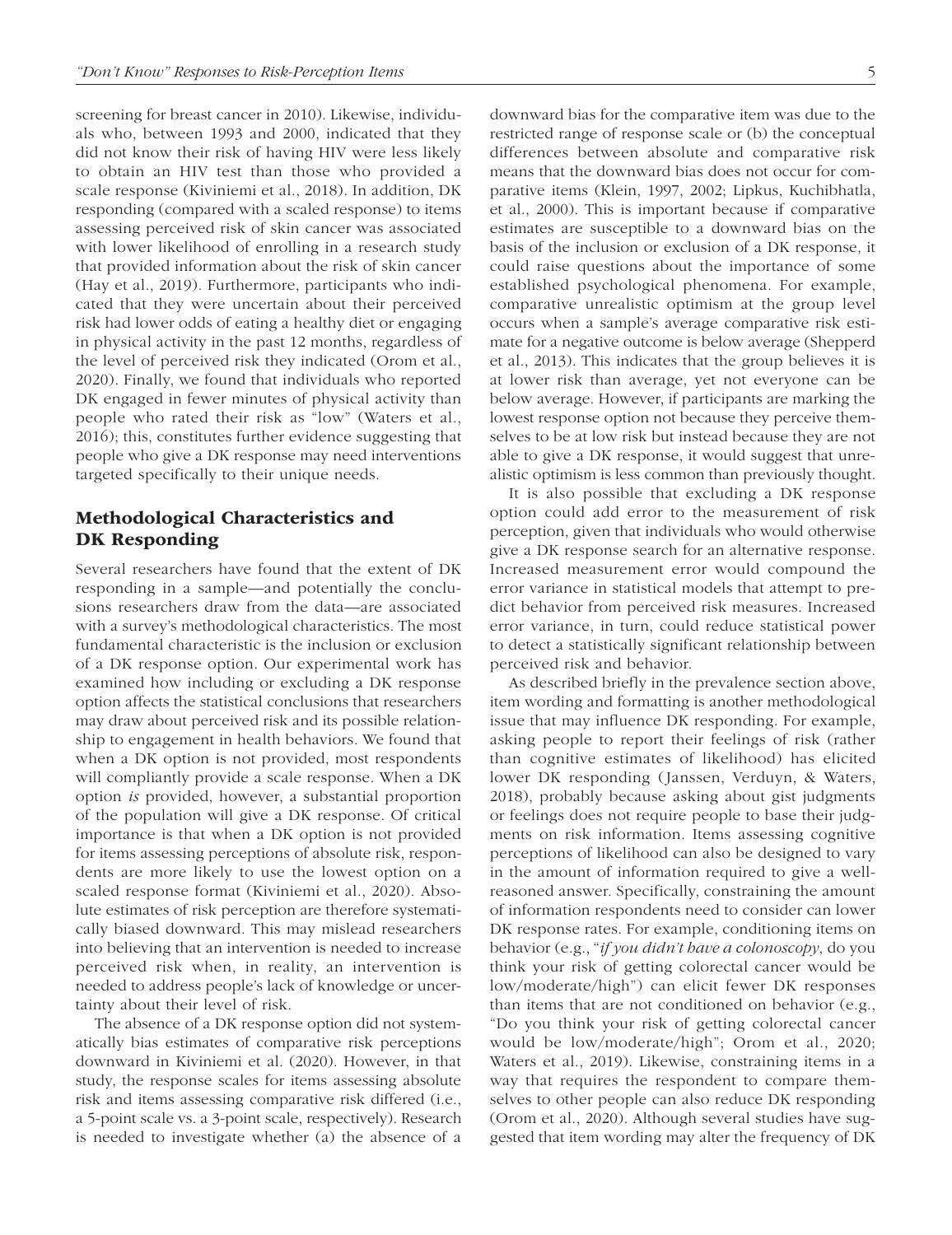responding, those studies did not randomly assign participants to different conditions that varied the item format (e.g., Waters et al., 2013). Thus, researchers should attempt to replicate these results in future experimental research. Finally, there is evidence that simple formatting changes, such as visually separating the DK response option from the scale responses, can reduce DK responding (Tourangeau et al., 2004). It is important to note, however, that DK responding was not eliminated in any of these studies, regardless of which question format was used (e.g., conditioning an item on behavior reduced DK responding from 12.6% to 7.5%, not 0%).

Another type of methodological consideration that may affect DK responding involves supplementing items that have a DK response option with items that probe the reasons for those responses (Krosnick et al., 2002). For example, one study reduced DK responding from 55.7% to 19.6% by reassuring participants that the researchers valued their opinions, repeating the item, and requesting a response (Denman et al., 2018). This suggests that participants may have believed that the investigators were seeking "correct" responses instead of beliefs and opinions. This strategy is similar to what some U.S.-government-funded national surveys have adopted, such as the National Health Interview Survey (National Center for Health Statistics, 2010). However, research is needed to investigate whether the responses given after such probes reflect the respondent's true attitudes or are a product of demand characteristics or social-desirability bias.

A small number of researchers have explored analytic strategies for handling DK responses. The first set of strategies, which was based on the assumption that some people who indicate their risk is 50% are expressing the equivalent of a DK response, involves redistributing some of the 50% responses across the broader range of possible numeric responses (Bruine de Bruin et al., 2002). A second set of strategies involves either dropping participants who give a DK response from the analytic data set or replacing DK responses with either the scale midpoint or the computed item-level mean (Denman et al., 2018). However, both of these strategies seek to eliminate—rather than understand— DK responding. In contrast, our work demonstrates that DK responses are a meaningful response option that should be investigated rather than eliminated.

#### Summary and Recommendations

We have shown that DK responding (a) is prevalent in the population; (b) is distributed disproportionately among populations that are marginalized and medically underserved in the United States (i.e., is not missing at random or missing completely at random); (c) is likely due, in part, to limited health knowledge brought about by limited health literacy and/or information avoidance; (d) is associated with lower engagement in some health behaviors; and (e) is unlikely to be due entirely to low motivation to provide a meaningful response. Furthermore, not providing a DK response option may systematically bias sample estimates in such a way to mislead researchers into believing that the sample's level of perceived risk is lower than it would be if the researchers provided a DK response option (Kiviniemi et al., 2020). This combination of findings about the sociodemographic correlates of DK responding, the psychological mechanisms underlying these responses, and the effects of methodological choices on estimates of DK responding and of perceived risk lead to several recommendations for research in this area:

- 1. *Most fundamentally, the research reviewed above suggests that researchers should carefully consider including a DK response option when assessing perceived risk for a health problem*. Researchers cannot simply assume that DK responses are from a minor subset of participants or that they are missing at random error variance. Moreover, failing to include a DK response option may cause us to lose valuable information about the way people interpret—or misinterpret—risk information (Bruine de Bruin & Carman, 2012; Hay et al., 2015; Waters et al., 2013). The additional analytic complexity created by including a DK response option, although important, should not be the determining factor in a researcher's decision about whether or not to include it.
- 2. *To accommodate individuals with limited literacy and health literacy, researchers should ensure that the survey instructions and items are written at a 6th-grade reading level; that medical terminology is described in simple terms; and, if relevant, that there are pictures, illustrations, or drawings* (Doak et al., 1985; Park & Zuniga, 2016). Health literacy is limited in the United States, particularly among marginalized sociodemographic populations (Kutner et al., 2006; Office of Disease Prevention and Health Promotion, 2010). Taking this first step will reduce the amount of DK responding due to respondents' confusion about what is being asked.
- 3. *Keep in mind that the methodological techniques described above are not intended to try to eliminate all DK responses.* The choice of how to frame questions assessing risk perceptions should be based on more than the rates of DK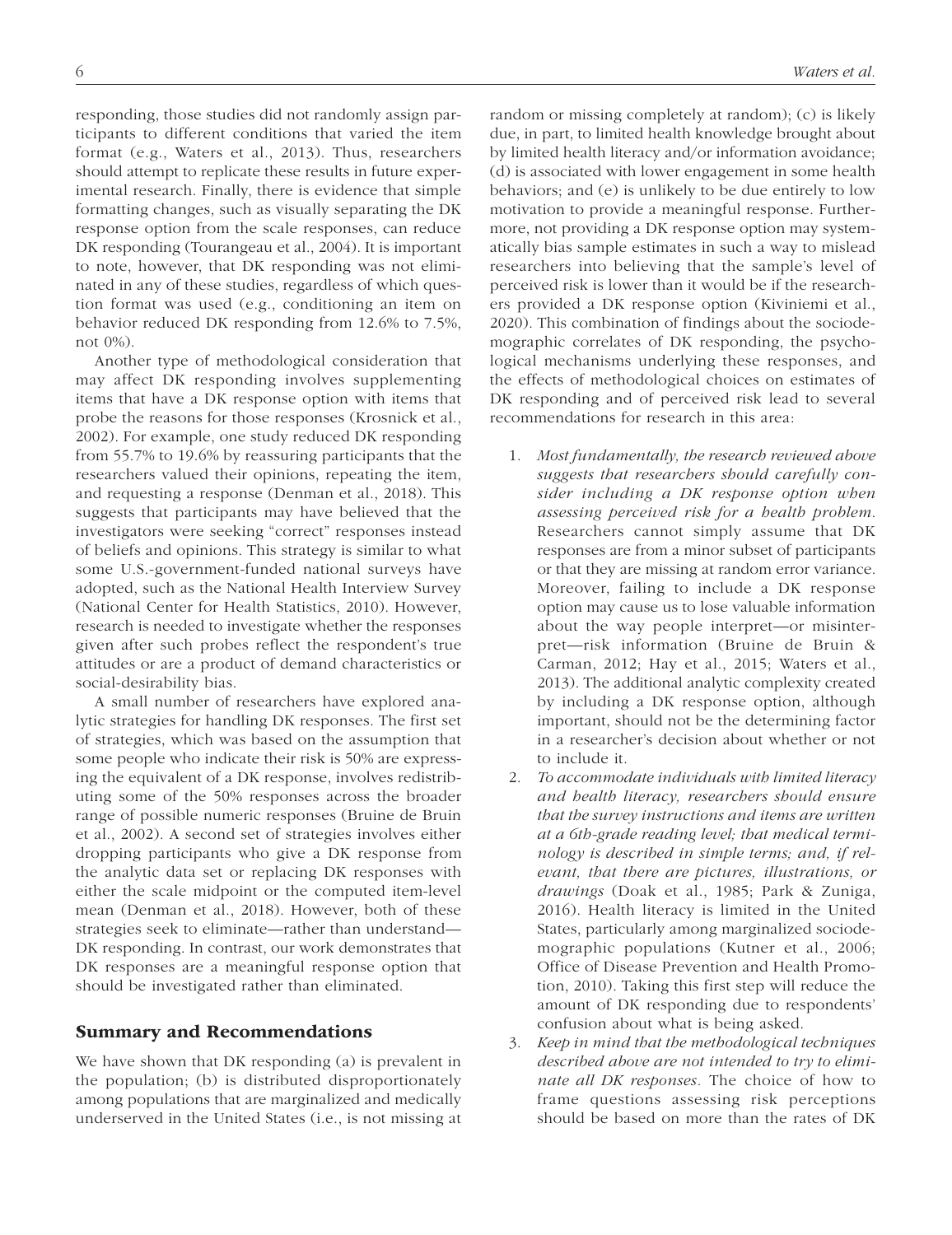responding; each framing addresses a slightly different concept, and so researchers should keep in mind that they are not interchangeable (Kaufman et al., 2020). More importantly, the item researchers select should be the item that will test their hypothesis with the highest degree of validity—not that with the lowest rate of DK responding. It is also important to remember that there is still much to learn about why people give a DK response (see the Future Directions section). Thus, efforts to reduce DK responding should do so in a way that yields valid assessments of risk perceptions, not in a way that increases error or biases responses with demand characteristics.

4. *Because DK responses are often conceptually meaningful, they should be incorporated into analyses and not simply treated as a source of missing data*. As an initial step for managing the complexity of analyzing DK responses, researchers should seek to understand their distribution in the data set and how it is related to other variables. For example, they could examine what characteristics of the population are associated with DK responding versus using a scaled response, and how DK responses relate to important outcome variables associated with risk perception in the domain being studied (e.g., in a study of how risk perceptions influence cancer screening, examine how DK responses are correlated with screening).

 For multivariable analyses, researchers could use multinomial or ordinal logistic regression to examine both scaled and DK response options in the same analysis process (Waters et al., 2011). When conceptually and statistically appropriate, researchers should consider determining whether DK responding is a moderator of any relationships between experimental variables or socialcognitive variables other than risk perception and behavior (Janssen, Ruiter, & Waters, 2018). One strategy for approaching this is to create a dichotomous variable indicating whether respondents provided a DK or scaled response, and include that dichotomous variable in an interaction term with other variables of interest. However, this approach introduces two items assessing perceived risk in a single data set; an interval-level variable (high to low risk perceptions), and a dichotomous variable (DK vs. a response using the scale). There is also a lack of information about how to manage DK responding in studies that use multi-item scales. Additional strategies for analyzing DK responses are needed.

5. *When developing interventions to change risk perceptions and/or health behavior, consider how to address DK responders.* We know that DK responders have different demographic and psychosocial profiles, and DK responding is due to epistemic uncertainty about risk. Thus, the intervention targets who are DK responders are different from those who have inaccurate risk perceptions, and the psychological mechanisms that drive epistemic uncertainty are almost certainly separate and distinct from those driving confident but inaccurate risk perceptions. Given this, DK responders may need to be addressed with different or enhanced interventions than "traditional" interventions designed to heighten inaccurately low perceptions of risk.

### Future Directions

Despite our clear recommendations for use and treatment of DK responses to items assessing risk perceptions, compelling research directions in this area of study remain:

- 1. The research we and others have conducted to understand DK responding has focused on closedended questions. Cognitive interviewing (Willis, 2004) is a necessary next step that will clarify the underlying judgment processes that contribute to DK responding (e.g., how much knowledge is sufficient to prompt a scale response instead of a DK response). Understanding these processes will lead to a deeper understanding of the way in which knowledge, intuitions, and emotions regarding risk contribute to the formulation of risk perceptions.
- 2. The reasons driving some of the variability in DK responding between different methodological practices is unknown (e.g., type of item, the presence or absence of a visual separator between DK responses and scaled responses). Therefore, experimental research is needed that identifies the methodological conditions under which DK responses signal genuine epistemic uncertainty due to lack of knowledge about the health problem or unclear item wording or structure. A research program focused on gaining additional understanding of DK responding in the context of risk perceptions and other contexts (e.g., interpersonal situations and political attitudes) would facilitate the development of a taxonomy describing the conditions under which providing a DK response option is most important. In addition, research that examines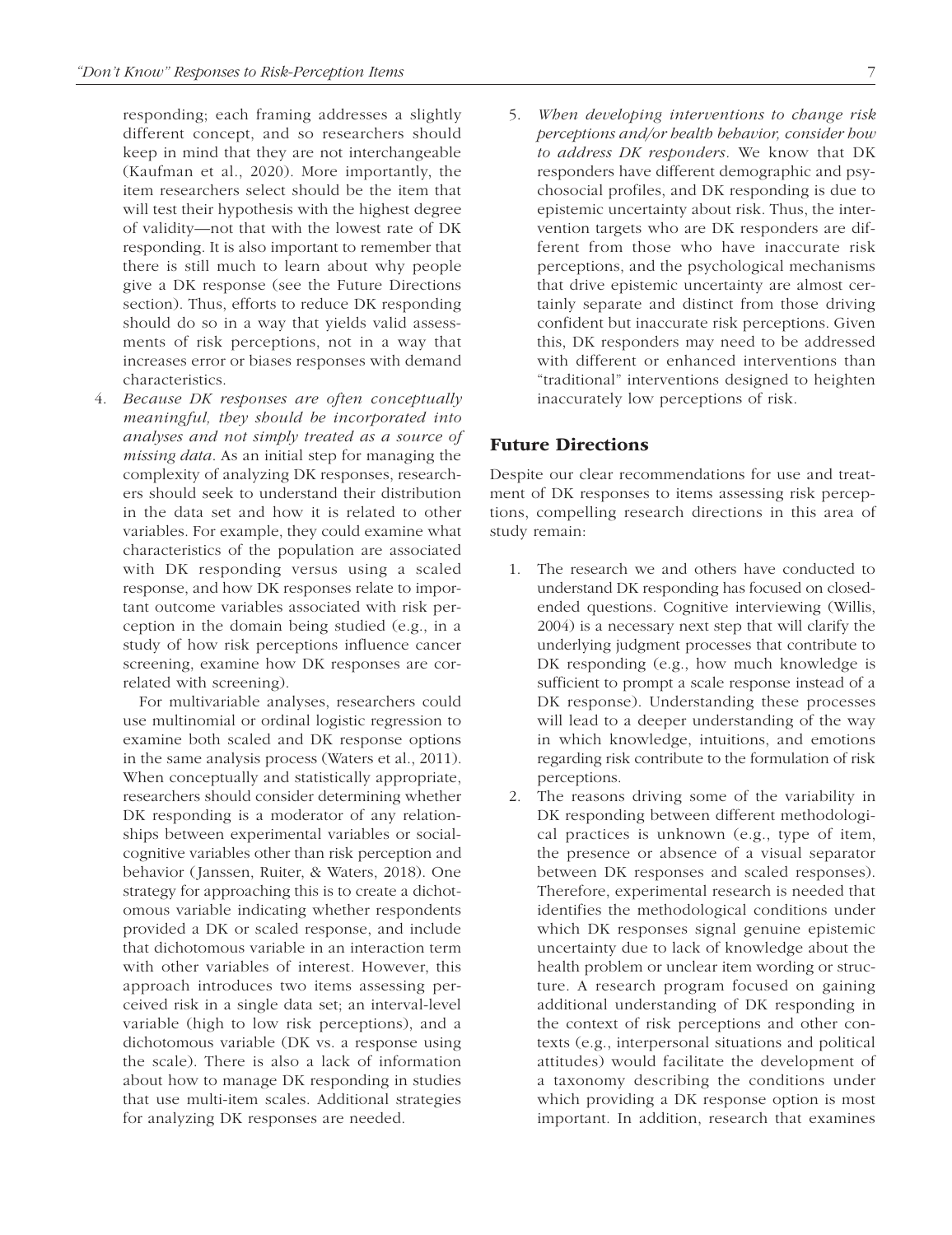relationship between inattentive responding and DK responding would help clarify the reasons for DK responding. For example, a study might ask whether the data from DK responders, compared with data from respondents who use a scaled response, fulfill more or fewer criteria for inattentive responding (e.g., "straight-lining," speeding, self-reported inattention).

- 3. Research examining the role of DK responding in enrollment into interventions designed to promote healthy behavior, retention of participants in such interventions, and moderating and mediating processes will be critical to clarifying the need for targeting interventions to specific population groups.
- 4. Strategies are needed for incorporating epistemic uncertainty into measures of risk perception. Work developing such strategies should examine how to capture the continuous nature of uncertainty; although continuous measures of uncertainty exist, there is little guidance about incorporating them into measures assessing risk perceptions (Orom et al., 2020; Taber & Klein, 2016). By treating uncertainty as a dimension of perceived risk, we may more accurately predict people's responses to health threats.
- 5. All of these research efforts must be conducted with samples comprising socio-demographically diverse, medically underserved, and marginalized populations who may disproportionately use DK response options. Such research will facilitate researchers' ability to make interventions accessible to those who have the most to gain from targeted interventions that address their specific information needs.

### Conclusion and Implication

Our body of research overwhelmingly supports a model in which many people, if not the majority of people, have some degree of epistemic uncertainty about their risk for common diseases. People's degree of uncertainty can depend on (a) how much knowledge they have about the disease—and, in particular, risk factors for the disease—and (b) how much knowledge is required to make a reasoned risk appraisal, which can vary depending on how the question is asked. We have found limited evidence—in our own research or in others' research that people say they do not know their risk because they are unmotivated to give a thoughtful answer or to minimize the effort it takes them to complete survey items.

It is well-established that people's responses to questions are shaped by the way the question is asked (Schwarz, 1999; Tourangeau et al., 2000) and, furthermore, that people are willing to respond to a question even when they genuinely do not have a response or explanation that is true for them (Nisbett & Wilson, 1977). Thus, compelling individuals who are highly uncertain about their risk to choose a scaled response option introduces bias, reduces measurement validity (Sturgis et al., 2014), and likely impedes the ability to model the relationship between risk perception and health behavior (Taber & Klein, 2016). Our body of research indicates it is more productive to treat epistemic uncertainty as an additional dimension of risk perception, to measure it, and to analyze it, rather than to attribute it to low motivation to respond. DK responding has been associated with lack of engagement in preventive behavior; with routine measurement of the dimension we may identify ways we might better engage these individuals in behavior change.

#### **Transparency**

*Action Editor:* Laura A. King

*Editor:* Laura A. King

*Declaration of Conflicting Interests*

The author(s) declared that there were no conflicts of interest with respect to the authorship or the publication of this article.

*Funding*

Research reported in this publication was supported by National Cancer Institute Grants R03-CA177775, R01-CA197351, and R01-CA190391 and National Center for Advancing Translational Sciences Grant UL1-TR002345. The content is solely the responsibility of the authors and does not necessarily represent the official view of the National Institutes of Health.

### ORCID iD

Erika A. Waters  $\Box$  https://orcid.org/0000-0001-7402-0133

### Acknowledgments

We thank Caitlin Biddle, Kimberly Kaphingst, Yuelin Li, and Elizabeth Schofield for their critical insights into the causes and consequences of DK responding. Our work has greatly benefitted from their efforts. All procedures performed in studies involving human participants were in accordance with the ethical standards of the institutional and/or national research committee and with the 1964 Helsinki declaration and its later amendments or comparable ethical standards. Informed consent was obtained from all individual participants included in the study.

#### References

Atkinson, T. M., Salz, T., Touza, K. K., Li, Y., & Hay, J. L. (2015). Does colorectal cancer risk perception predict screening behavior? A systematic review and meta-analysis. *Journal of Behavioral Medicine*, *38*(6), 837–850. https://doi.org/10.1007/s10865-015-9668-8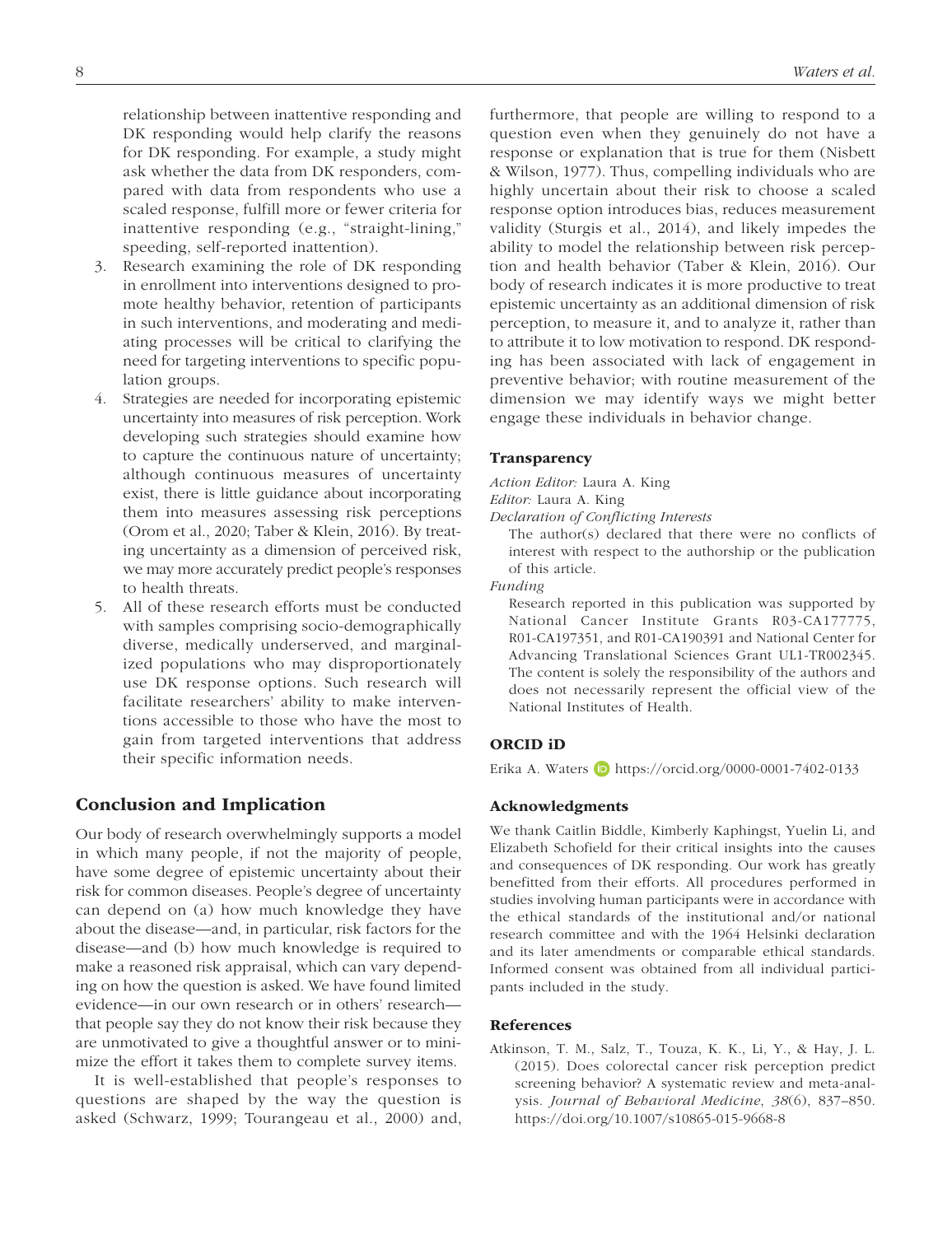- Bandura, A. (1977). Self-efficacy: Toward a unifying theory of behavioral change. *Psychological Review*, *84*, 191–215.
- Bruine de Bruin, W., & Carman, K. G. (2012). Measuring risk perceptions: What does the excessive use of 50% mean? *Medical Decision Making*, *32*(2), 232–236. https://doi .org/10.1177/0272989x11404077
- Bruine de Bruin, W., Fischbeck, P. S., Stiber, N. A., & Fischhoff, B. (2002). What number is "fifty-fifty"?: Redistributing excessive 50% responses in elicited probabilities. *Risk Analysis*, *22*(4), 713–723. https://doi.org/10.1111/0272-4332.00063
- Bruine de Bruin, W., Fischhoff, B., Millstein, S. G., & Halpern-Felsher, B. L. (2000). Verbal and numerical expressions of probability: "It's a fifty-fifty chance." *Organizational Behavior and Human Decision Processes*, *81*(1), 115–131. https://doi.org/10.1006/obhd.1999.2868
- Carpini, M. X. D., & Keeter, S. (1993). Measuring political knowledge: Putting first things first. *American Journal of Political Science*, *37*(4), 1179–1206. https://doi.org/ 10.2307/2111549
- Curran, P. G. (2016). Methods for the detection of carelessly invalid responses in survey data. *Journal of Experimental Social Psychology*, *66*, 4–19.
- Denman, D. C., Baldwin, A. S., Betts, A. C., McQueen, A., & Tiro, J. A. (2018). Reducing "I don't know" responses and missing survey data: Implications for measurement. *Medical Decision Making*, *38*, 673–682. https://doi.org/ 10.1177/0272989X18785159
- Doak, C. C., Doak, L. G., & Root, J. H. (1985). *Teaching patients with low literacy skills*. Lippincott.
- Dolnicar, S., & Grün, B. (2014). Including Don't know answer options in brand image surveys improves data quality. *International Journal of Market Research*, *56*(1), 33–50. http://dx.doi.org/10.2501/IJMR-2013-043
- Durand, R. M., & Lambert, Z. V. (1988). Don't know responses in surveys: Analyses and interpretational consequences. *Journal of Business Research*, *16*(2), 169–188. https://doi .org/10.1016/0148-2963(88)90040-9
- Edwards, W. (1961). Behavioral decision theory. *Annual Review of Psychology*, *12*, 473–498.
- Ellis, E. M., Ferrer, R. A., & Klein, W. M. P. (2018). Factors beyond lack of knowledge that predict "I don't know" responses to surveys that assess HPV knowledge. *Journal of Health Communication*, *23*(10–11), 967–976. https:// doi.org/10.1080/10810730.2018.1554729
- Ellis, E. M., Ferrer, R. A., Taber, J. M., & Klein, W. M. P. (2018). Relationship of "don't know" responses to cancer knowledge and belief questions with colorectal cancer screening behavior. *Health Psychology*, *37*(4), 394–398. https://doi.org/10.1037/hea0000587
- Fishbein, M., & Ajzen, I. (1975). *Belief, attitude, intention, and behavior: An introduction to theory and research*. Addison-Wesley.
- Francis, J. D., & Busch, L. (1975). What we now know about "I don't knows." *The Public Opinion Quarterly*, *39*(2), 207–218.
- French, D. P., & Hevey, D. (2008). What do people think about when answering questionnaires to assess unrealistic optimism about skin cancer? A think aloud study. *Psychology, Health & Medicine*, *13*(1), 63–74.
- Gilljam, M., & Granberg, D. (1993). Should we take don't know for an answer? *Public Opinion Quarterly*, *57*(3), 348–357. https://doi.org/10.1086/269380
- Griffin, R. J., Dunwoody, S., & Neuwirth, K. (1999). Proposed model of the relationship of risk information seeking and processing to the development of preventive behaviors. *Environmental Research*, *80*(2 Pt 2), S230–S245. https:// doi.org/10.1006/enrs.1998.3940
- Han, P. K., Klein, W. M., & Arora, N. K. (2011). Varieties of uncertainty in health care: A conceptual taxonomy. *Medical Decision Making*, *31*(6), 828–838. https://doi.org/10.1177/ 0272989X10393976
- Hay, J. L., Meyer White, K., Sussman, A., Kaphingst, K., Guest, D., Schofield, E., Dailey, Y. T., Robers, E., Schwartz, M. R., Zielaskowski, K., Li, Y., Buller, D., Hunley, K., & Berwick, M. (2019). Psychosocial and cultural determinants of interest and uptake of skin cancer genetic testing in diverse primary care. *Public Health Genomics*, *22*(1–2), 58–68. https://doi.org/10.1159/000501985
- Hay, J. L., Orom, H., Kiviniemi, M. T., & Waters, E. A. (2015). "I don't know" my cancer risk: Exploring deficits in cancer knowledge and information-seeking skills to explain an often-overlooked participant response. *Medical Decision Making*, *35*(4), 436–445. https://doi .org/10.1177/0272989X15572827
- Hay, J. L., Schofield, E., Kiviniemi, M., Waters, E. A., Chen, X., Kaphingst, K., Li, Y., & Orom, H. (2021). Examining strategies for addressing high levels of 'I don't know' responding to risk perception questions for colorectal cancer and diabetes: An experimental investigation. *Psychology & Health*, *36*(7), 862–878. https://doi.org/10.1080/08870 446.2020.1788714
- Huang, J. L., Curran, P. G., Keeney, J., Poposki, E. M., & DeShon, R. P. (2012). Detecting and deterring insufficient effort responding to surveys. *Journal of Business and Psychology*, *27*(1), 99–114.
- Huang, J. L., Liu, M., & Bowling, N. A. (2015). Insufficient effort responding: Examining an insidious confound in survey data. *Journal of Applied Psychology*, *100*(3), 828– 845. https://doi.org/10.1037/a0038510
- Institute of Medicine. (2004). *Health literacy: A prescription to end confusion*. National Academies Press. https://doi .org/10.17226/10883
- Janssen, E., Ruiter, R. A. C., & Waters, E. A. (2018). Combining risk communication strategies to simultaneously convey the risks of four diseases associated with physical inactivity to socio-demographically diverse populations. *Journal of Behavioral Medicine*, *41*(3), 318–332. https:// doi.org/10.1007/s10865-017-9894-3
- Janssen, E., Verduyn, P., & Waters, E. A. (2018). Don't know responses to cognitive and affective risk perception measures: Exploring prevalence and socio-demographic moderators. *British Journal of Health Psychology*, *23*(2), 407–419. https://doi.org/10.1111/bjhp.12296
- Kaufman, A. R., Twesten, J. E., Suls, J., McCaul, K. D., Ostroff, J. S., Ferrer, R. A., Brewer, N. T., Cameron, L. D., Felsher, B. H., Hay, J. L., Park, E. R., Peters, E., Strong, D. R., Waters, E. A., Weinstein, N. D., Windschitl, P. D., & Klein, W. M. P. (2020). Measuring cigarette smoking risk perceptions.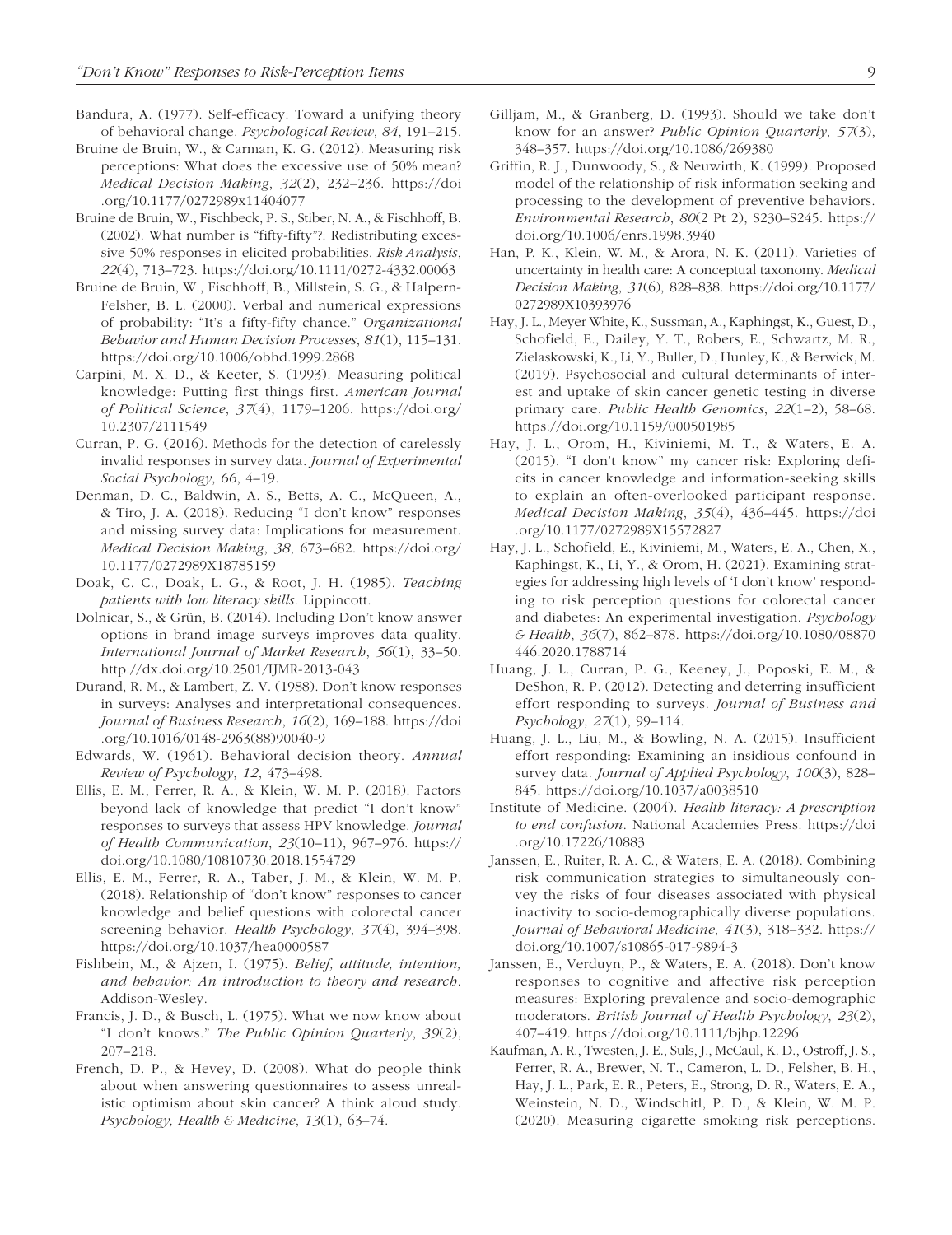*Nicotine & Tobacco Research*, *22*(11), 1937–1945. https:// doi.org/10.1093/ntr/ntz213

- Kiviniemi, M. T., Ellis, E. M., Orom, H., Waters, E. A., & Hay, J. L. (2020). 'Don't know' responding and estimates of perceived risk: Failing to provide a 'don't know' response systematically biases laypeople's perceived risk estimates. *Health Risk & Society*, *22*(1), 69–85. https://doi.org/10.10 80/13698575.2020.1714557
- Kiviniemi, M. T., Orom, H., Waters, E. A., McKillip, M., & Hay, J. L. (2018). Education-based disparities in knowledge of novel health risks: The case of knowledge gaps in HIV risk perceptions. *British Journal of Health Psychology*, *23*(2), 420–435. https://doi.org/10.1111/bjhp.12297
- Kiviniemi, M. T., Waters, E. A., Hay, J. L., & Orom, H. (2018). [Unpublished raw data about the relationship between HIV testing and DK responding]. University of Kentucky.
- Klein, W. M. P. (1997). Objective standards are not enough: Affective, self-evaluative, and behavioral responses to social comparison information. *Journal of Personality and Social Psychology*, *72*(4), 763–774.
- Klein, W. M. P. (2002). Comparative risk estimates relative to the average peer predict behavioral intentions and concern about absolute risk. *Risk, Decision & Policy*, *7*(2), 193–202.
- Krosnick, J. A., Holbrook, A. L., Berent, M. K., Carson, R. T., Hanemann, W. M., Kopp, R. J., Mitchell, R. C., Presser, S., Ruud, P. A., Smith, V. K., Moody, W. R., Green, M. C., & Conaway, M. (2002). The impact of "no opinion" response options on data quality: Non-attitude reduction or an invitation to satisfice? *Public Opinion Quarterly*, *66*(3), 371–403. https://doi.org/10.1086/341394
- Kunda, Z. (1990). The case for motivated reasoning. *Psychological Bulletin*, *108*(3), 480–498.
- Kutner, M., Greenberg, E., Jin, Y., & Paulsen, C. (2006). *The health literacy of America's adults: Results from the 2003 National Assessment of Adult Literacy* (NCES 2006-483). National Center for Education Statistics, U.S. Department of Education. https://nces.ed.gov/pubs2006/2006483.pdf
- LeMasters, T., Madhavan, S., Atkins, E., Vyas, A., Remick, S., & Vona-Davis, L. (2014). "Don't know" and accuracy of breast cancer risk perceptions among Appalachian women attending a mobile mammography program: Implications for educational interventions and patient empowerment. *Journal of Cancer Education*, *29*(4), 669–679. https://doi .org/10.1007/s13187-014-0621-2
- Lipkus, I. M., Kuchibhatla, M., McBride, C. M., Bosworth, H. B., Pollak, K. I., Siegler, I. C., & Rimer, B. K. (2000). Relationships among breast cancer perceived absolute risk, comparative risk, and worries. *Cancer Epidemiology, Biomarkers and Prevention*, *9*(9), 973–975.
- Lipkus, I. M., Lyna, P. R., & Rimer, B. K. (2000). Colorectal cancer risk perceptions and screening intentions in a minority population. *Journal of the National Medical Association*, *92*(10), 492–500. http://www.ncbi.nlm.nih .gov/pubmed/11105730
- Luskin, R. C., & Bullock, J. G. (2011). "Don't know" means "don't know": DK responses and the public's level of political knowledge. *The Journal of Politics*, *73*(2), 547–557.
- McQueen, A., Vernon, S. W., & Swank, P. R. (2013). Construct definition and scale development for defensive information

processing: An application to colorectal cancer screening. *Health Psychology*, *32*(2), 190–202. https://doi.org/10.1037/ a0027311

- Mondak, J. J., & Davis, B. C. (2001). Asked and answered: Knowledge levels when we will not take "don't know" for an answer. *Political Behavior*, *23*(3), 199–224.
- National Center for Health Statistics. (2010). *CAPI manual for field representatives, National Health Interview Survey, 2010*. U.S. Centers for Disease Control and Prevention. http://ftp.cdc.gov/pub/Health\_Statistics/NCHS/Survey\_ Questionnaires/NHIS/2010/frmanual.pdf
- Nisbett, R. E., & Wilson, T. D. (1977). Telling more than we can know: Verbal reports on mental processes. *Psychological Review*, *84*(3), 231–259. https://doi.org/10.1037/0033- 295X.84.3.231
- Office of Disease Prevention and Health Promotion. (2010). *National action plan to improve health literacy*. U.S. Department of Health and Human Services. https:// health.gov/sites/default/files/2019-09/Health\_Literacy\_ Action\_Plan.pdf
- Orom, H., Biddle, C., Waters, E. A., Kiviniemi, M. T., Sosnowski, A. N., & Hay, J. L. (2020). Causes and consequences of uncertainty about illness risk perceptions. *Journal of Health Psychology*, *25*(8), 1030–1042. https:// doi.org/10.1177/1359105317745966
- Orom, H., Kiviniemi, M. T., Shavers, V. L., Ross, L., & Underwood, W., 3rd. (2013). Perceived risk for breast cancer and its relationship to mammography in Blacks, Hispanics, and Whites. *Journal of Behavioral Medicine*, *36*(5), 466–476. https://doi.org/10.1007/s10865-012- 9443-z
- Orom, H., Schofield, E., Kiviniemi, M. T., Waters, E. A., Biddle, C., Chen, X., Li, Y., Kaphingst, K. A., & Hay, J. L. (2018). Low health literacy and health information avoidance but not satisficing help explain "don't know" responses to questions assessing perceived risk. *Medical Decision Making*, *38*(8), 1006–1017. https://doi .org/10.1177/0272989x18799999
- Park, J., & Zuniga, J. (2016). Effectiveness of using picturebased health education for people with low health literacy: An integrative review. *Cogent Medicine*, *3*(1), Article 1264679. https://doi.org/10.1080/2331205X.2016.1264679
- Rogers, R. W. (1975). A protection motivation theory of fear appeals and attitude change. *Journal of Psychology*, *91*, 93–114.
- Rosenstock, I. M. (1974). Historical origins of the health belief model. *Health Education Monographs*, *2*(4), 328–335. https://www.jstor.org/stable/45240621
- Santos, E. M., Lourenco, M. T., & Rossi, B. M. (2011). Risk perception among Brazilian individuals with high risk for colorectal cancer and colonoscopy. *Hereditary Cancer in Clinical Practice*, *9*, Article 4. https://doi.org/10.1186/ 1897-4287-9-4
- Schwarz, N. (1999). Self-reports: How the questions shape the answers. *American Psychologist*, *54*(2), 93–105. https:// doi.org/10.1037/0003-066X.54.2.93
- Schwarzer, R., & Fuchs, R. (1995). Self-efficacy and health behaviours. In M. Conner & P. Norman (Eds.), *Predicting health behaviour* (pp. 169–196). Open University Press.